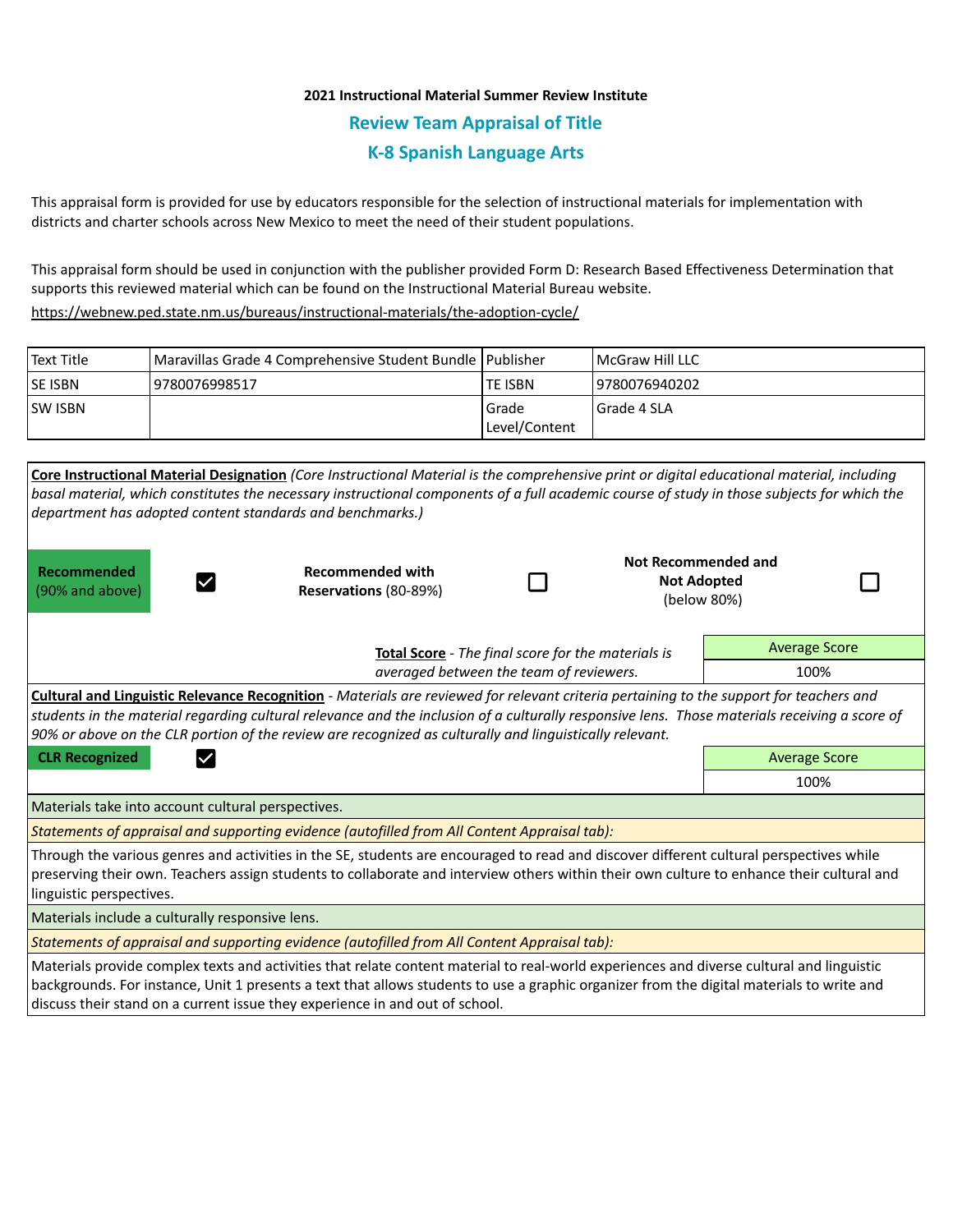**Standards Review** *- Materials are reviewed for alignment with the state adopted content standards, benchmarks and performance standards.*

Average Score

100%

Materials align with grade level SLA standards overall.

*Statements of appraisal and supporting evidence:* 

The materials align with the overall SLA standards. TE/SE both emphasize cultural use in language acquisition aligned to the SLA 4th grade standards. Evidence to support this is seen through "Antología de literatura", where students practice reading grade level texts and responding to comprehension questions.

Materials align to reading standards.

*Statements of appraisal and supporting evidence:* 

Instructional materials align to 4th grade reading standards. TE/SE both provide students with opportunities to develop reading skills and critical thinking skills by reading and responding to a collection of complex texts. For instance, the student workbook "Mi libro de lectura y escritura" allows students to explain events and draw inferences in a story.

Materials align to writing standards.

*Statements of appraisal and supporting evidence:* 

The materials provided meet the Fourth Grade writing standards. The TE/SE give students multiple opportunities to develop grade level writing skills with integration of technology. Students can independently or collaboratively continue to develop their writing skills with the use of the "Mi libro de lectura y escritura", "Mi cuaderno de practica", and the digital components.

Materials align to speaking and listening standards.

*Statements of appraisal and supporting evidence:* 

The materials align to speaking and listening 4th grade standards. The TE/SE allow students to learn and practice speaking and listening skills through the interviewing process utilizing the "Mi libro de lectura y escritura" graphic organizer.

Materials align to language standards.

*Statements of appraisal and supporting evidence:* 

The materials provided meet the Fourth Grade language standards. The TE/SE provide students with different activities and practices to develop oral and written skills in Spanish through research and presenting their final work orally and in written form, utilizing technology.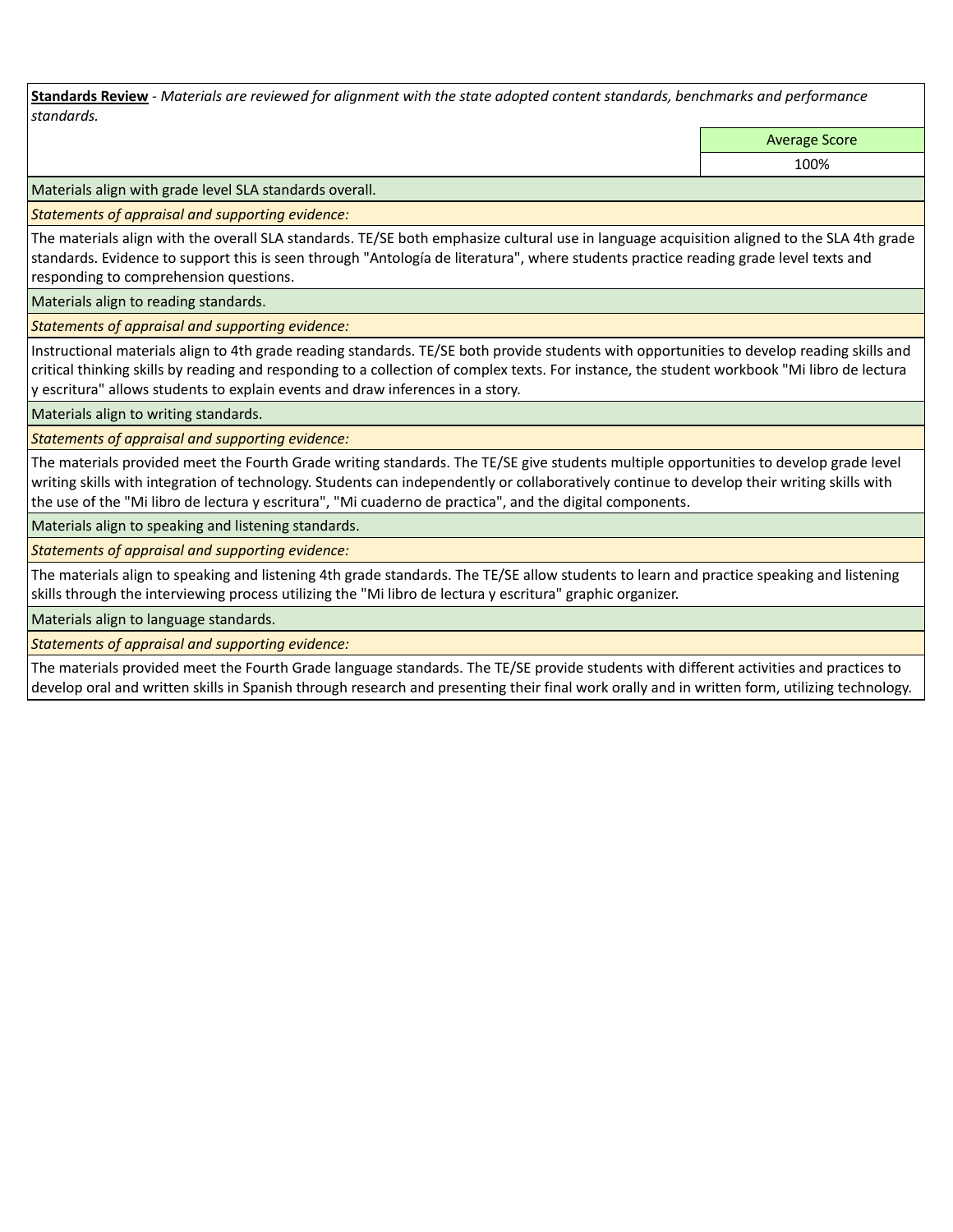**SLA Content Review** *- Materials are reviewed for relevant criteria pertaining to the support for teachers and students in the specific content area reviewed.*

Average Score

100%

Materials provide a selection and range of high-quality texts worthy of students' time and attention, exhibiting exceptional craft and thought and/or providing useful information.

*Statements of appraisal and supporting evidence:* 

Instructional materials provide students with opportunities to read and respond to a collection of complex texts through print and digital resources, such as "Antologia de Literatura", the student workbook "Mi libro de lectura y escritura", and "Libro de géneros literarios".

Questions in the materials are high-quality text-dependent and text-specific questions. The overwhelming majority of these questions are text-specific and draw student attention to the particulars in the text.

*Statements of appraisal and supporting evidence:* 

The materials provide high-quality, text dependent and text specific fourth grade questioning for students. The instructional materials provide students with rigorous, grade level questioning that allows students to respond at their academic levels, while using the SE "Antología de Literatura", "Mi libro de lectura y escritura", "Mi cuaderno de practica", and the digital components such as the interactive grammer games.

Materials provide scaffolding and supports to enable students' learning of Spanish language arts.

*Statements of appraisal and supporting evidence:* 

The materials provide scaffolding and support through digital and workbook activities "Cuaderno de Práctica" aligned to the 4th grade Spanish language arts standards. Students are asked to use a rubric to self monitor while researching and writing.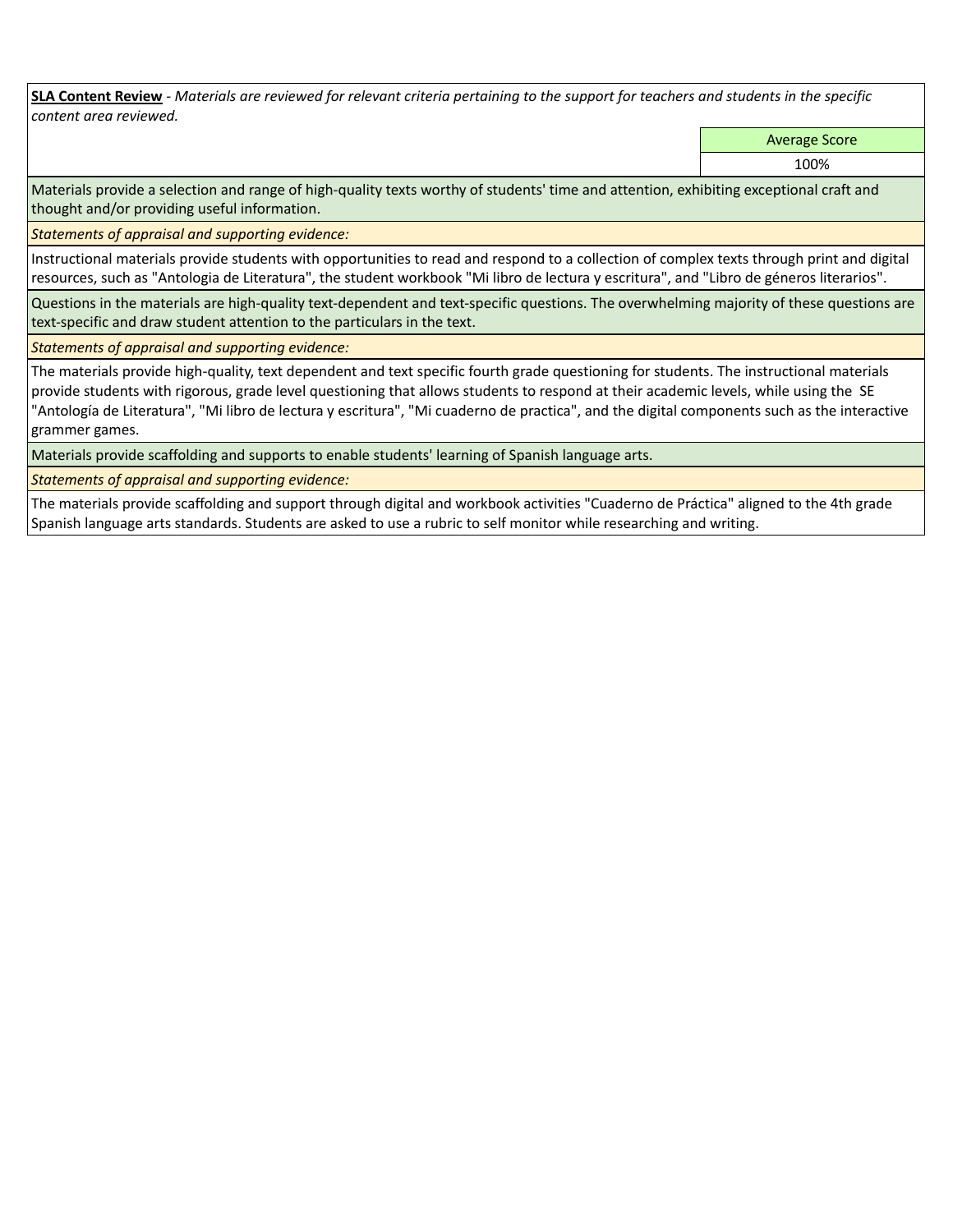**All Content Review** *- Materials are reviewed for relevant criteria pertaining to the support for teachers and students in the material regarding the progression of the standards, lesson structure, pacing, assessment, individual learners and cultural relevance.*

Average Score

100%

Materials are coherent and consistent with the standards that all students should study in order to be college and career ready.

*Statements of appraisal and supporting evidence:*

The materials are coherent and consistent with the 4th grade standards and are assessed using the NM Summative assessments that are aligned with 4th grade SLA standards. Students are also encouraged to become accountable for their personal learning by monitoring their scores. Teachers are encouraged to utilize these scores in planning for instruction and differentiated instruction as stated in the TE.

Materials are well designed and take into account effective lesson structure and pacing.

*Statements of appraisal and supporting evidence:*

Materials provided are well designed and take into account lesson scaffolding and pacing. The TE provides teachers with a lesson overview on the progression of the student activities and how they will build on one another.

Materials support teacher planning, learning, and understanding of the standards.

*Statements of appraisal and supporting evidence:*

Instructional materials provide teachers with a digital and print scope and sequence (TE for all six units and Online Resources such as "Instructional Routines Handbook") to plan, learn and understand the 4th grade standards.

Materials offer teachers resources and tools to collect ongoing data about student progress on the standards.

*Statements of appraisal and supporting evidence:*

Materials provide teachers with a variety of resources and tools in order to collect student data in regard to the fourth grade standards. Throughout the TE/SE, there are rubrics available for teacher and student use. There are also formative and summative assessments in the digital resources for teachers to assess and develop differentiated grouping and instruction.

Materials support effective use of technology to enhance student learning.

*Statements of appraisal and supporting evidence:*

Material provides students with a repertoire of digital resources (including digital versions of print materials), such as "Antologia de literatura", "Cuaderno de lectura y escritura", "Online vocabulary cards", "Online games", "Mi libro de practica", "Manual de gramatica", and "Rubrics for writing", that support their learning and use of technology.

Materials can be easily customized for individual learners.

*Statements of appraisal and supporting evidence:* 

The materials are easily customized for all learners at their own levels through the differentiation of instructional lessons and small groups as described throughout the TE in all units.

Materials give all students extensive opportunities and support to explore key concepts.

*Statements of appraisal and supporting evidence:*

The materials provide students with extensive opportunities and explicit support to explore key concepts, such as in the digital components "Carpeta de recursos", "Tarjetas de vocabulario", and "Mi cuaderno de practica".

Materials take into account cultural perspectives.

*Statements of appraisal and supporting evidence:*

Through the various genres and activities in the SE, students are encouraged to read and discover different cultural perspectives while preserving their own. Teachers assign students to collaborate and interview others within their own culture to enhance their cultural and linguistic perspectives.

Materials include a culturally responsive lens.

*Statements of appraisal and supporting evidence:*

Materials provide complex texts and activities that relate content material to real-world experiences and diverse cultural and linguistic backgrounds. For instance, Unit 1 presents a text that allows students to use a graphic organizer from the digital materials to write and discuss their stand on a current issue they experience in and out of school.